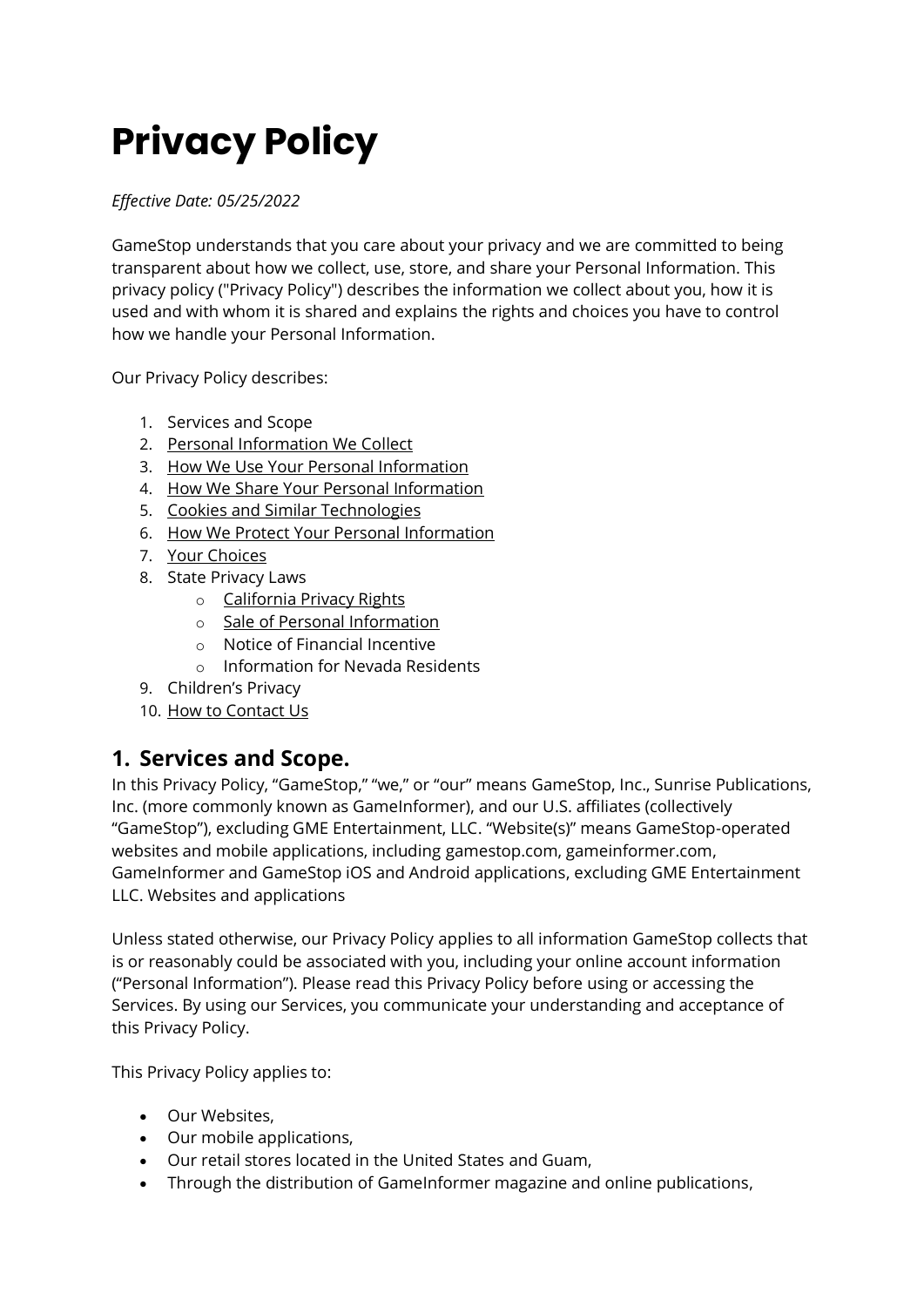- Through our PowerUp Rewards™ Program,
- As well as any other website that is owned or operated by our U.S. affiliates excluding GME Entertainment, LLC – or any other features, content, mobile applications, and any other communications or services we offer from time to time ("Services").

This Privacy Policy does not apply to:

- GME Entertainment LLC including wallet.gamestop.com, nft.gamestop.com, the GameStop Wallet browser extension, and the GameStop Wallet mobile applications.
- Other GameStop affiliates and brands, including those such as EB Games, located outside of the United States. Each entity has its own privacy policy.
- Credit-related products (such as GameStop branded credit card). Each credit issuing bank has its own privacy policy.

### **Updates to our Privacy Policy.**

Our Privacy Policy may change from time to time. We will notify you of changes by posting a revised version of the Privacy Policy on this website and updating the "Effective Date" at the top of the Privacy Policy. You should check this website periodically for updates. If we make material changes to the Privacy Policy, then we will provide notice through our Services or by other means, as legally required. You acknowledge that your continued use of our Services after we publish or send a notice about our changes to this Privacy Policy means that the collection, use and sharing of your Personal Information is subject to the updated Privacy Policy. If you object to any changes, you may close your account and discontinue use of the applicable Services.

Expand for PDF download and previous versions.

Privacy Policy v.22.05.25

Privacy Policy v.21.07.26

### **2. Personal Information We Collect**

### **Information You Provide to Us:**

We collect information you provide to us in connection with making purchases or using our services. This may include contact information, payment information, product preferences, among other information. If you choose not to provide certain information, this may limit your ability to take advantage of some features, promotions, or other Services.

- **Contact and Registration Information:** Such as your name, contact information, email address, username, and password.
- **Transaction Information:** Such as your purchase history, payment card information, payment account, billing and shipping addresses, and other information related to your transactions.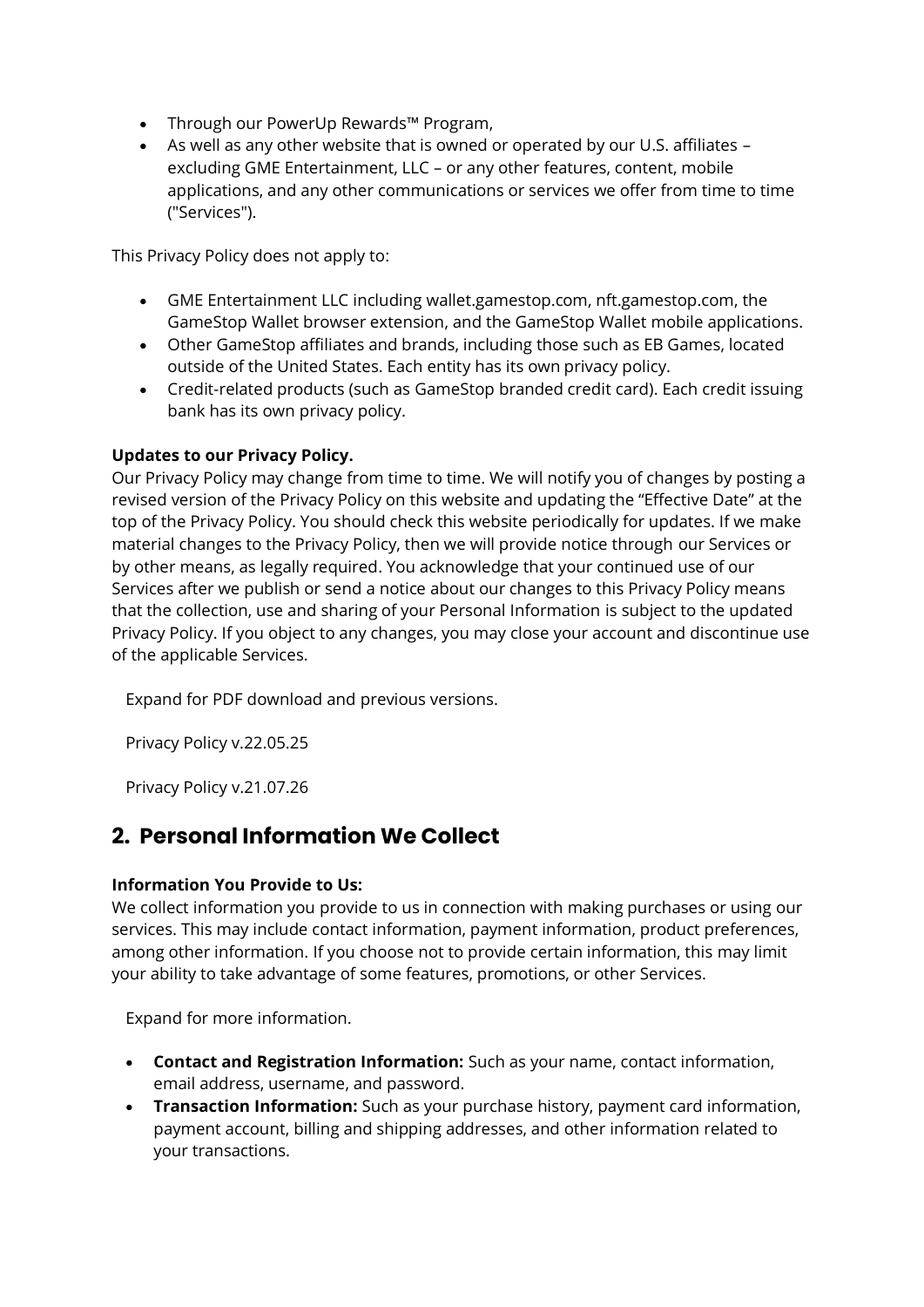- **Loyalty Program and Account Information:** Such as contact details, address, password, birthday, user preference, rewards points history, and payment information.
- **Interests and Preference Information:** Such as wish lists, gift, lists, or alerts or notifications that you choose to create on our Websites.
- **Questionnaires, surveys, or contests:** Information you provide when participating in competitions, surveys, or contests that GameStop may run from time to time.
- **Interactions with GameStop:** Communications and requests to GameStop including store associates, customer service, social media, and other interactions.
- **Content you post to our Websites:** Comments or products reviews that you post to our Websites, forums, and discussion areas.
- **Trade-ins, or Returns**: As part of completing a trade-in, or processing a return, you may be asked to provide government issued identification numbers and valid proof of information.
- **Credit programs**: As part of applying for credit you may be asked to provide contact information, date of birth, social security number, occupation, and income information.
- **Other information you provide:** Such as username, photos or avatars that you may upload to your online profiles.
- **Party or Event Information:** If you disclose any personal information relating to other people to us or to our service providers, you represent that you have the authority to do so and permit us to use the information in accordance with this Privacy Policy.

### **Information We Collect Through Your Interaction With Us:**

We and our affiliates, service providers, and select businesses with whom we have marketing relationships, may use technologies such as cookies, beacons, tags, and scripts, to analyze trends, administer our Websites, improve functionality, and to gather general demographic information about our user base as a whole.

Expand for more information.

- **Device Information:** including your IP address, MAC address, browser information, device type, and device IDs.
- **Usage information:** Information about your product searches, browsing behavior, clickstream information, use of our services, and date/time stamps.
- **Cameras**: Closed Circuit Television or CCTV are used in GameStop locations.
- **Social media information**: Information may be collected from you if you interact with us on social media sites, such as Facebook, Instagram, Tik Tok, Discord, and Snapchat.
- **Location Information:** We use various technologies such as GPS, Wi-Fi, and Bluetooth to collect information from mobile devices as you move through or near our stores.

### **Information from Other Sources:**

We may combine information we receive about you from other sources with your account information or other information we maintain about you to help us correct or supplement our records, improve the quality of our Services to you and prevent or detect fraud. Such sources may include information collected from payment processors, data brokers, marketing companies, anti-money laundering services and data providers, companies that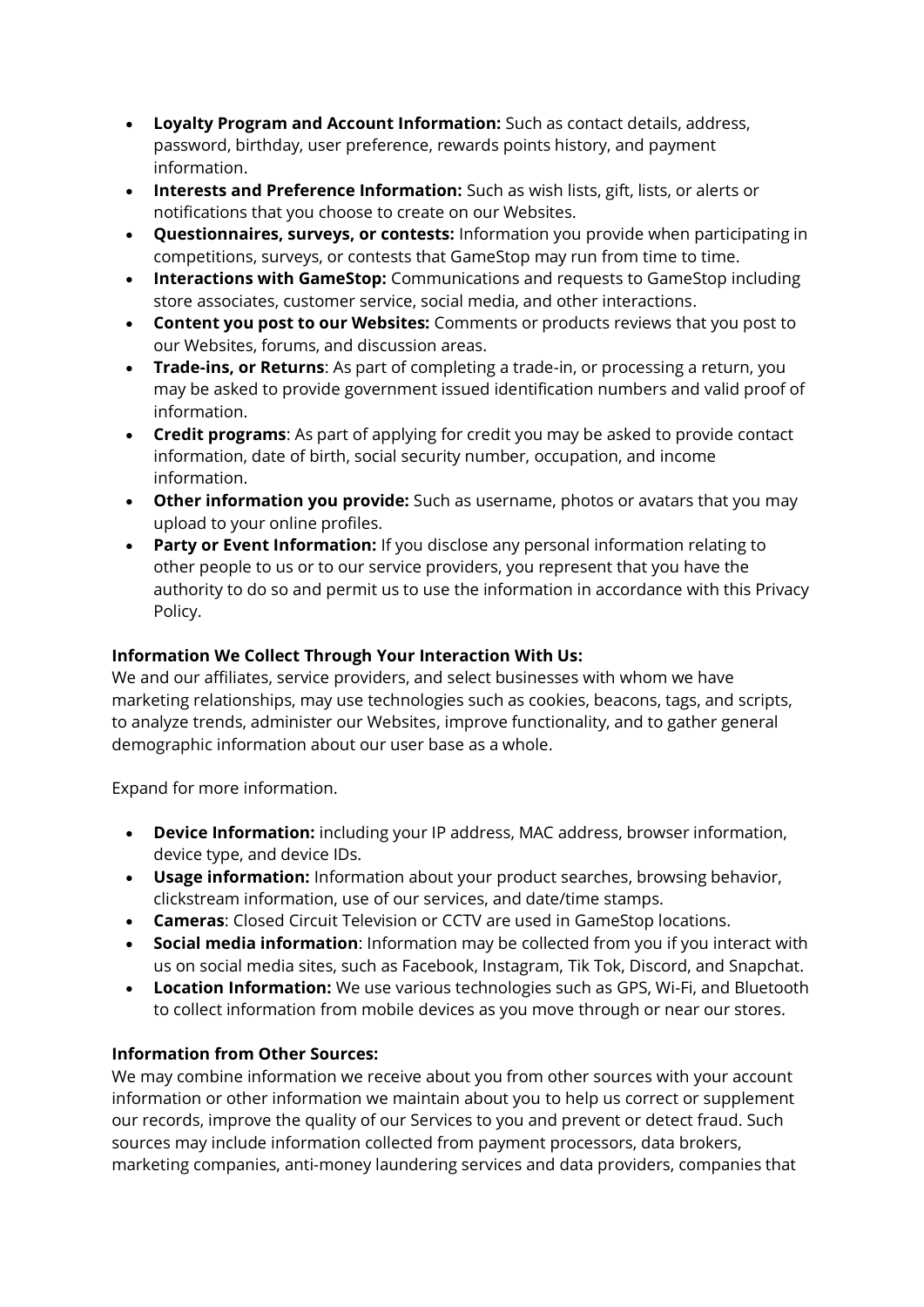provide services on our behalf, and shipping carriers. We may combine information we receive about you from other sources with your account information or other information we maintain about you. We may use this information consistent with this Privacy Policy.

Expand for more information.

- **Delivery Information**: Other examples of information we receive from other sources include updated delivery and address information from our carriers or other third parties, which we may use to correct our records.
- **Business Partner Websites**: Account information, purchase or redemption information, and page-view information from business partners who operate their own websites or for which we provide any services.
- **Fraud prevention and investigations**: We may collect information about you in connection with investigations into fraudulent or criminal activities on our websites, mobile apps, and in our stores.

### **3. How We Use Your Personal Information**

We use your personal information to provide you products and services, such as to communicate with you, support you, personalize our services, and develop our Services. We may also use information for other accounting, legal, compliance or security purposes.

- **To provide you products and services:**
	- o Provide products and services that you request such as physical orders or digital goods.
	- $\circ$  Provide relevant and personalized recommendations for products, Services and, promotional offers based on your engagement with us, both online and in-store.
	- o Communicate with you through various channels with transactional or promotional information.
	- o Enable subscription services, loyalty programs, and other digital services.
	- o Allow you to participate in, or arrange, local community events, promotion, and in-store competitions.
	- o Administering surveys or questionnaires and to provide rewards or gifts, where applicable.
- **To provide customer services to you:**
	- o Provide customer service when you need help and/or to improve and optimize your experience with GameStop both in-store and online.
	- o Communicate with you through various channels to advise or provide status updates on your order, requests, inquiries, and applications.
	- o Support with your loyalty and subscription services.
- **To market and advertise to you:**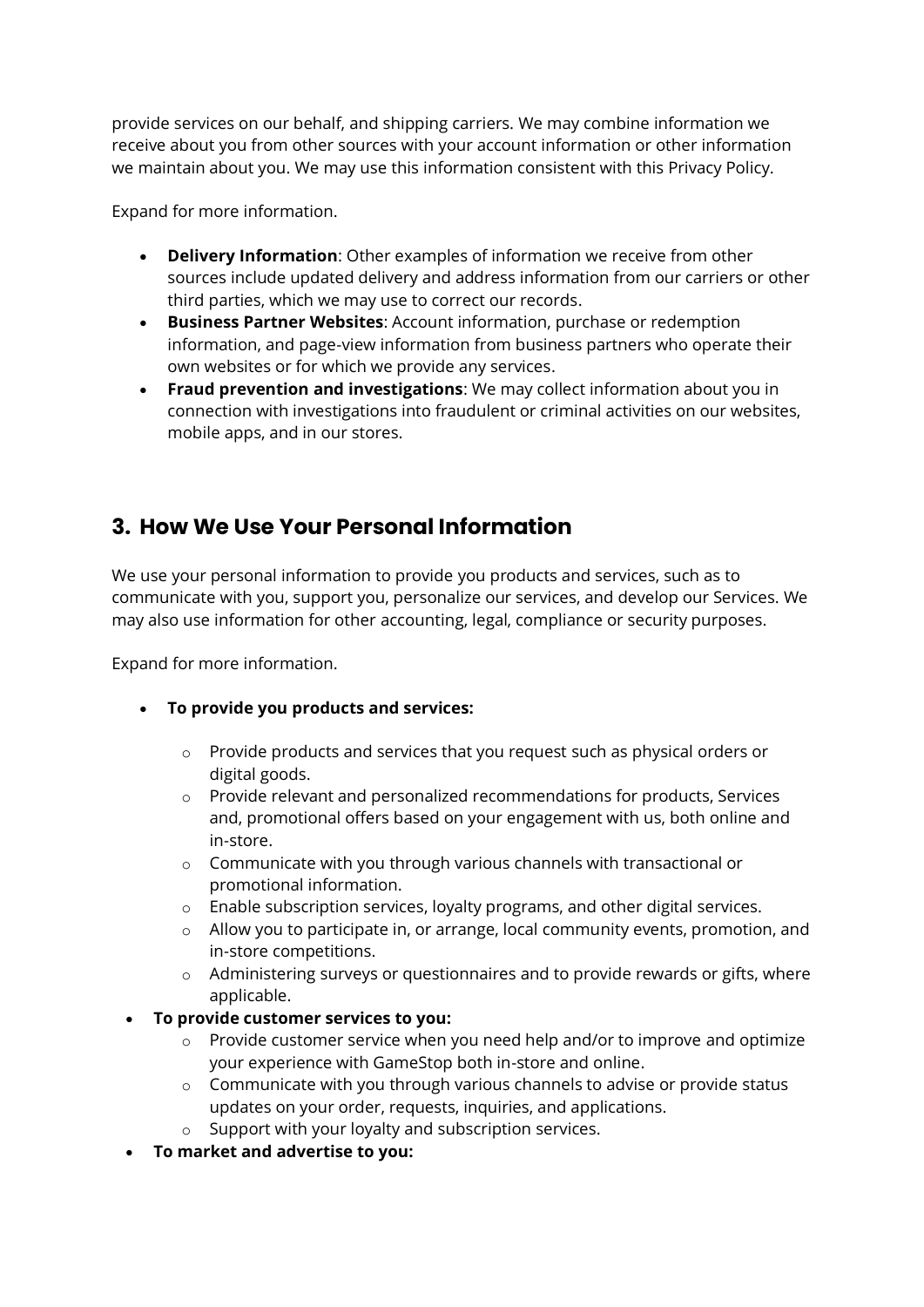- o Communicate with you through various channels about our products, services, updates, newsletters, promotions, surveys, and direct mailings.
- o Manage your participation in events and sweepstakes.
- o Publish customer testimonials or photos.
- o Analyze our marketing strategies and trends regarding your use of our website, digital properties, and social media channels.
- $\circ$  Improve the effectiveness of our product and services, including websites, applications, and marketing campaigns.
- o Send follow-up communications thanking you for your business or inquiring as to your satisfaction.
- o Communicate with you, such as push notifications through our App, to welcome you to a GameStop location or event, show you eligible promotions, including those tailored to your location.

### • **To administer and enhance our brands:**

- o Administer our products and services.
- $\circ$  Track the efficacy of our websites, applications, and locations to help us learn more about our visitors' and customers' shopping behavior.
- o Improve our website experience, including for troubleshooting and maintenance purposes.
- o Customize customer experiences on our websites, applications, digital properties and in stores, which may include for advertisements or promotions.
- $\circ$  Conduct research and internal analytics, develop new products and services, perform market research and data analytics, and analyze our products, services, websites, and applications.

### • **To secure our services:**

- o Protect against error, fraud, unauthorized transactions, claims and other liabilities.
- $\circ$  Detecting and preventing fraud and malicious activities on our digital offerings and in your accounts.
- $\circ$  Enforce the terms of use on our website, applications, other digital properties, and locations.
- o For security and asset protection purposes across GameStop locations.
- o Assist law enforcement and respond to regulatory enquiries.
- o Comply with applicable legal mandates, our policies, or industry standards.

### • **For any other purpose not listed here, with your consent.**

In addition to the above purposes, we may collect and summarize customer and visitor information in a non-personal, aggregate format for any purposes, including statistical or research.

### **4. How We Share Your Personal Information**

We may share information we collect with our business partners, advertising companies, and other third parties for the purposes described in this Privacy Policy. As explained in greater detail below, we may disclose certain categories of Personal Information with the types of entities set forth in this section for business purposes (as defined by applicable law) or as required to comply with a legal obligation.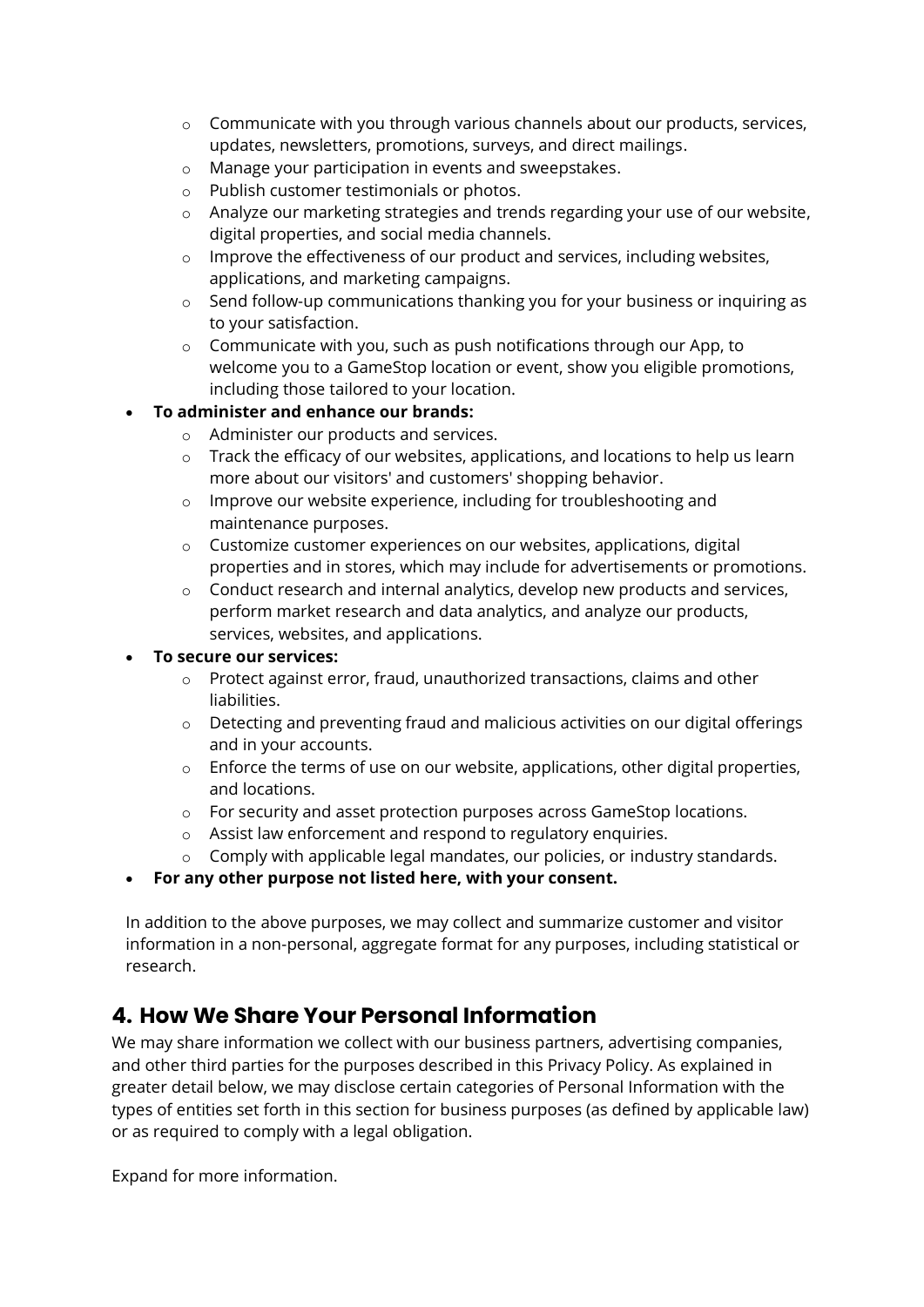### **GameStop Corporate Group:**

GameStop may share Personal Information among our corporate parents, subsidiaries, affiliates or divisions for internal business purposes in accordance with this Privacy Policy.

### **Service Providers:**

We may share your Personal Information with third parties to perform services on our behalf such as email distribution, sending marketing communications, servicing products, maintenance of your account, conducting research surveys, verifying and validating information that you have provided to us, delivering products, third-party advertising, perform ad measurement services and providing customer support services. Third parties will only have access to your Personal Information as reasonably necessary to perform these tasks on our behalf and are not permitted to disclose or use it for other purposes.

### **Third Parties, Affiliates, Marketing Partners:**

We may use the information that you provide us, or that we collect about you, in connection with the promotion of our products and services and those of our affiliates, including by sending or providing you with offers or promotional information. If you accept an offer from one of our third-party marketing partners, we may share your contact information with them.

### **Affiliate Programs:**

We offer an affiliate program through a third-party affiliate manager. This program allows other websites to earn money by directing people (through links) to our Website. If you sign up as an affiliate, your Personal Information (such as website address and related information, email address, mailing and payment addresses, and contact information) is sent to the third-party affiliate manager who activates your affiliate status and pays you based on the sales you generate for our Websites. You may apply for this program using an Affiliate Program application.

### **Public posting and social sharing**

When you post public comments or ratings on our websites, through in-store technologies, on public forums like our social media sites, blogs, and online reviews, your comments are accessible by other members of the public.

### **Links to Third Parties:**

Links to third-party websites are provided as a convenience to you. Once you leave our website, we neither control nor have responsibility for third-party sites, their content, or their privacy practices. We encourage you to read the terms and conditions and privacy policy of each third-party service that you access or utilize. Some of our pages utilize framing techniques to serve content from our partners while preserving the look and feel of our website. Please be aware that you are providing your Personal Information to these third parties and not to one of our websites.

### **Third-Party Advertising:**

We use third-party advertising companies to serve ads when you visit our Website. These companies may use information about your visits to this and other Websites in order to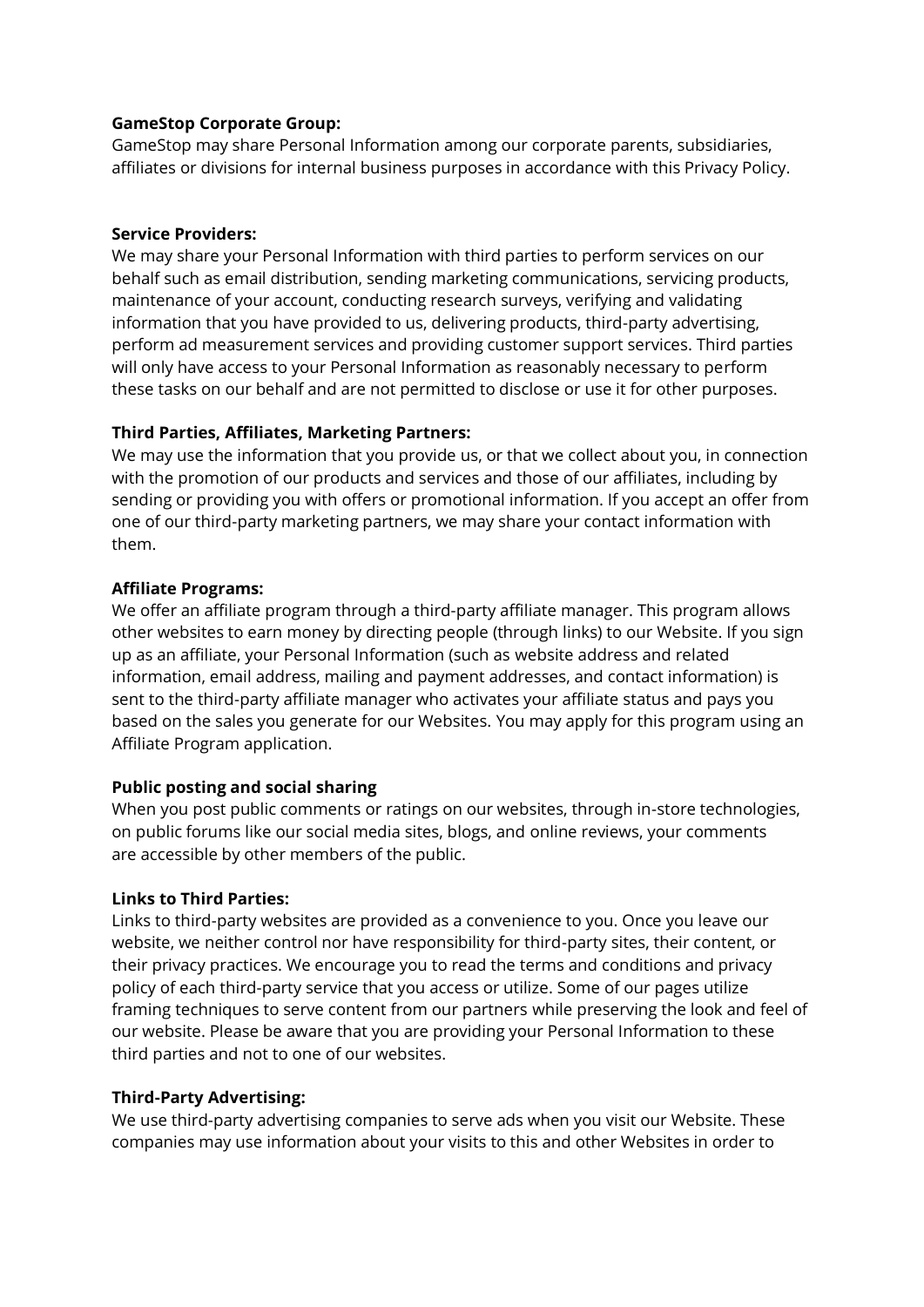provide advertisements about goods and services of interest to you. Please refer to the "Cookies and Similar Technologies" section for more information.

#### **Credit Programs:**

We may provide you with the opportunity to apply for an offer of credit in our stores or online. To create a more convenient application process, we may provide information from your customer account to a payment card issuer in order to generate a pre-approved credit offer and/or pre-populate your online credit card application with information from your customer account. By submitting a credit application either in store or online, you acknowledge and agree that we may provide your information to the payment card issuer in accordance with the terms and conditions of the application. For information about the privacy practices associated with your credit application, please contact the credit issuer.

#### **Tournaments:**

GameStop may allow you to register for tournaments hosted by third parties through our services. If you register for tournaments through GameStop, we may share your Personal Information with the tournament host, and they may use it for internal tracking and analytics. For instance, if you give us your Xbox Live Gamertag for a Microsoft tournament, Microsoft will use that information for internal research or other purposes pursuant to their privacy policy.

#### **Legal Disclosure:**

We may disclose information about you when required by law, subpoena, or other legal process or if we have a good faith belief that disclosure is reasonably necessary to (1) investigate, prevent, or take action regarding suspected or actual illegal activities or to assist government enforcement agencies; (2) enforce our agreements with you, (3) investigate and defend ourselves against any third-party claims or allegations; (4) protect your rights or safety or that of others, or to protect the security or integrity of our Service.

### **Sale or Transfer of Business or Assets:**

Your Personal Information may be transferred or disclosed to a purchaser or prospective purchaser in the event of a sale, assignment, or other transfer of all or a portion of our business or assets.

### **5. Cookies and Similar Technologies**

We use cookies and similar technologies (e.g. web beacons, pixels, ad tags and device identifiers) to recognize you and/or your device(s) on, off and across different Services and devices. This helps us to provide you with the best possible experience when you browse our website and allows us to improve our site.

For detailed information on the cookies and similar technologies we use, the purposes for which we use them, and how to disable them, see below. You can also visit allaboutcookies.org to learn more about managing cookies and similar technologies.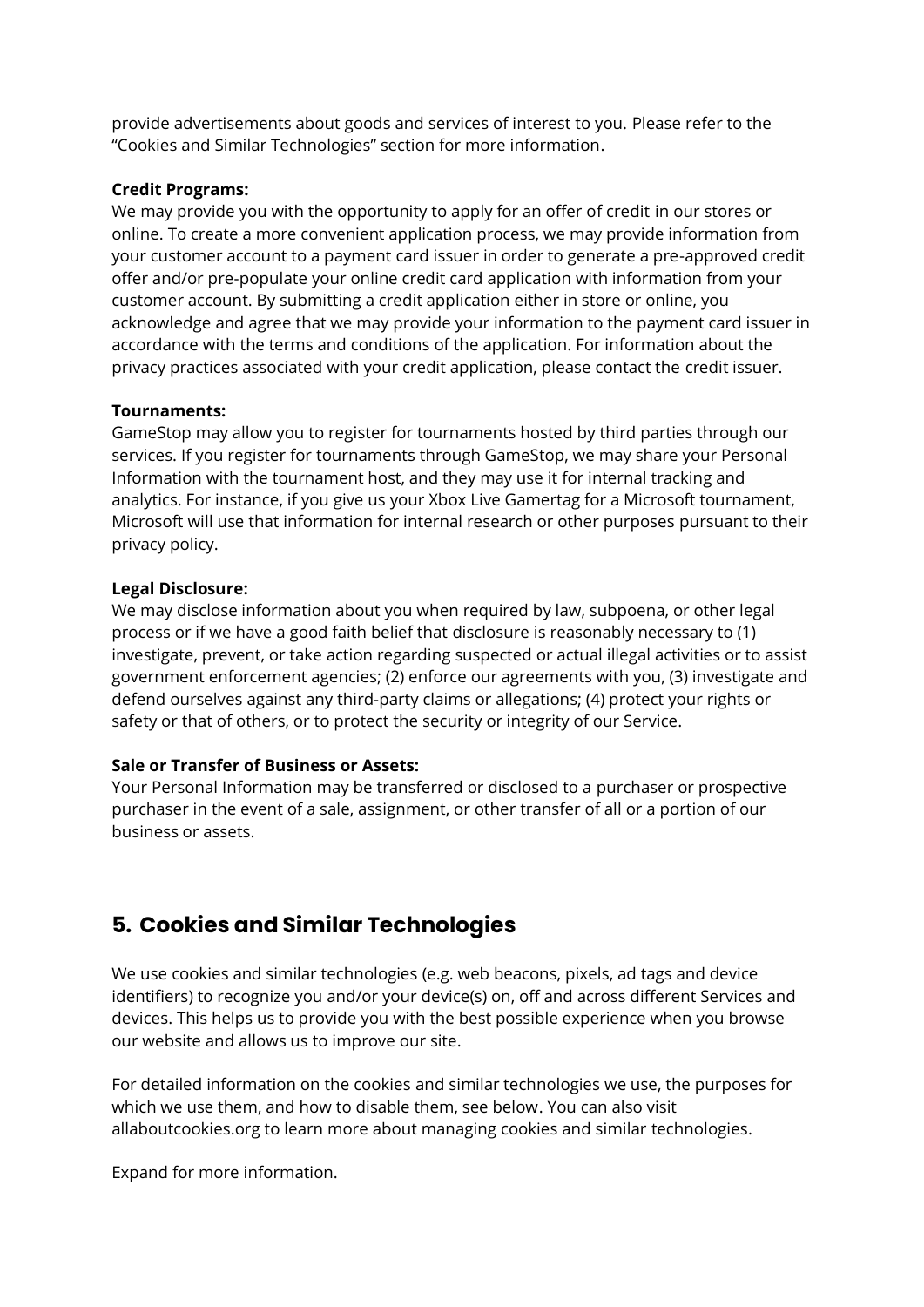### **Cookies:**

We automatically collect information through the use of cookies. Cookies are small text files stored by your Web browser. Cookies allow us to identify and authenticate visitors, track aggregate behavior, and enable important site features (such as storing items placed in your shopping cart between visits). For instance, we or authorized third parties may use cookies to help maintain to help maintain the integrity of video statistics, prevent fraud and to improve the site experience.

We use both session ID cookies and persistent cookies. A session ID cookie expires when you close your browser. We use session cookies to improve your shopping experience as you browse through the site. A persistent cookie remains on your hard drive for an extended period of time. We use persistent cookies to maintain your login information so that your cart and login remain available when you return to the site. We also contract with analytics services and third-party advertising companies to collect similar information for specific purposes. The use of cookies by our partners is not covered by this Privacy Policy.

### **Web Beacons / Pixels:**

Web beacons, also called pixel tags or tracking pixels, are invisible images as small as 1x1 pixel in size that are embedded in web pages and emails, requiring a call (which provides device and visit information) to our servers in order for the pixel to be rendered in those web pages and emails. We use pixels to learn more about your interactions with email content or web content, such as whether you interacted with ads or posts. Pixels can also enable us and third parties to place cookies on your browser.

### **Local storage:**

Local storage enables a website or application to store information locally on your device(s). Local storage may be used to improve your experience, for example, by enabling features, remembering your preferences and speeding up site functionality.

### **Other similar technologies:**

We also use other tracking technologies, such as mobile advertising IDs, device fingerprinting, and tags for similar purposes

### **Advertisements on our websites, applications, products, and services:**

Advertisements that appear on our website are sometimes served directly to users by thirdparty advertisers with whom we have agreements. They may automatically receive your IP address when this happens. These third-party advertisers may also place cookies on your computer or use other technologies such as JavaScript and web beacons to measure the effectiveness of their ads and to personalize advertising content. Doing this allows the advertising network to recognize your device each time they send you an advertisement in order to measure the effectiveness of their ads and to personalize advertising content. In this way, they may compile information about where individuals using your computer or browser saw their advertisements and determine which advertisements are clicked. Third-Party Advertisers may also serve advertisements to you on other websites, based on their tracking of what content you viewed or interacted with on our Websites, Apps, or other GameStop property. We do not have control over how these third-party advertisers use information from these technologies, nor is that activity is governed by this Privacy Policy. For more information about this practice and the choices you have to restrict the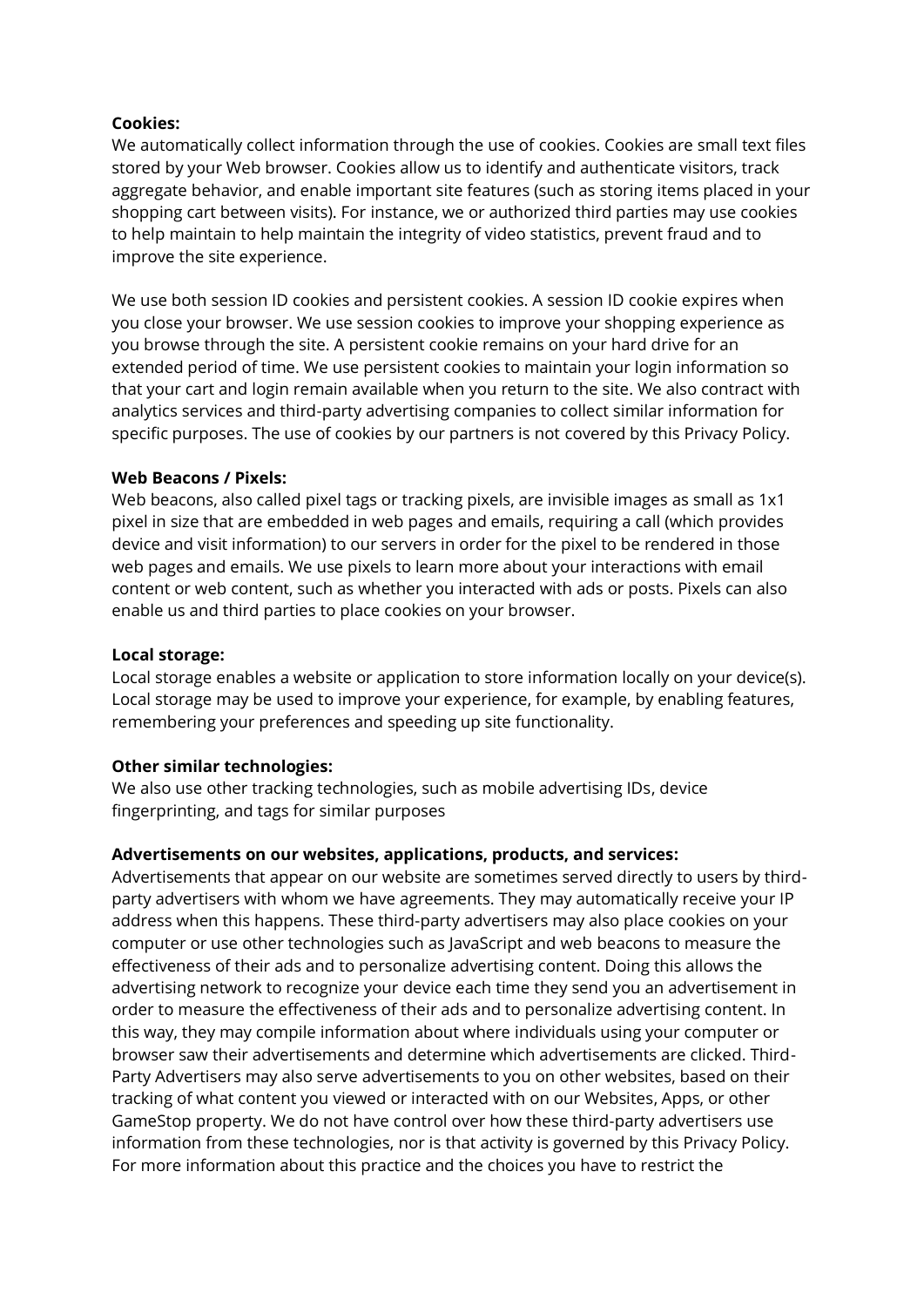information used by these companies, please refer to the "Your Choices" section of this privacy policy.

### **Targeted Advertising:**

Third-party advertising companies serve ads on our behalf across the Internet. They may collect information about your browsing activities through cookies on other sites, and then display targeted ads on various sites that you visit. We may share data collected on our websites and applications may be transferred to third-party advertising partners, such as LiveRamp [\(https://liveramp.com/privacy/\)](https://liveramp.com/privacy/). This information may also be shared with their demand partners for interest-based advertising.

### **Social Media:**

Our Sites include social media features, such as the Facebook "Like" button and widgets, the "share this" widget, or interactive mini-programs that run on our site. These features may collect your IP address, which page you are visiting on our Site, and may set a cookie to enable the feature to function properly. Social media features and widgets are either hosted by a third party or hosted directly on our Sites. Your interactions with these features are governed by the privacy statement of the company providing it. We may post GameStop information on social media sites. Your comments and other reactions will be visible if you respond.

### **Analytics:**

We also use cookies and similar technologies to gather information about the success of our ad campaigns and use of our products and services. These technologies include Google Analytics, Adobe Analytics, Adobe Flash, and others.

### **Location:**

If you have provided our app or other apps with access to your location, our mobile advertising partners may use your location to target advertisements to you. You can use the location features on your device to disable this targeting.

### **Mobile App Advertising and Tracking.**

We may collect personal information from your mobile device, including unique advertising identifiers and the names and IDs of apps you have installed, as well as information about how you use our mobile applications and other unaffiliated applications. We and our partners use this personal information to enable interest-based advertising you receive through our Services and within third-party apps and other marketing channels.

### **6. How We Protect Your Personal Information**

### **Security:**

We implement reasonable, appropriate security safeguards designed to protect your Personal Information. However, no method or transmission over the internet or electronic system is completely secure, so there is no guarantee that data may not be accessed, disclosed, altered, or destroyed in connection with a breach of our physical, technical, organizational, or managerial safeguards.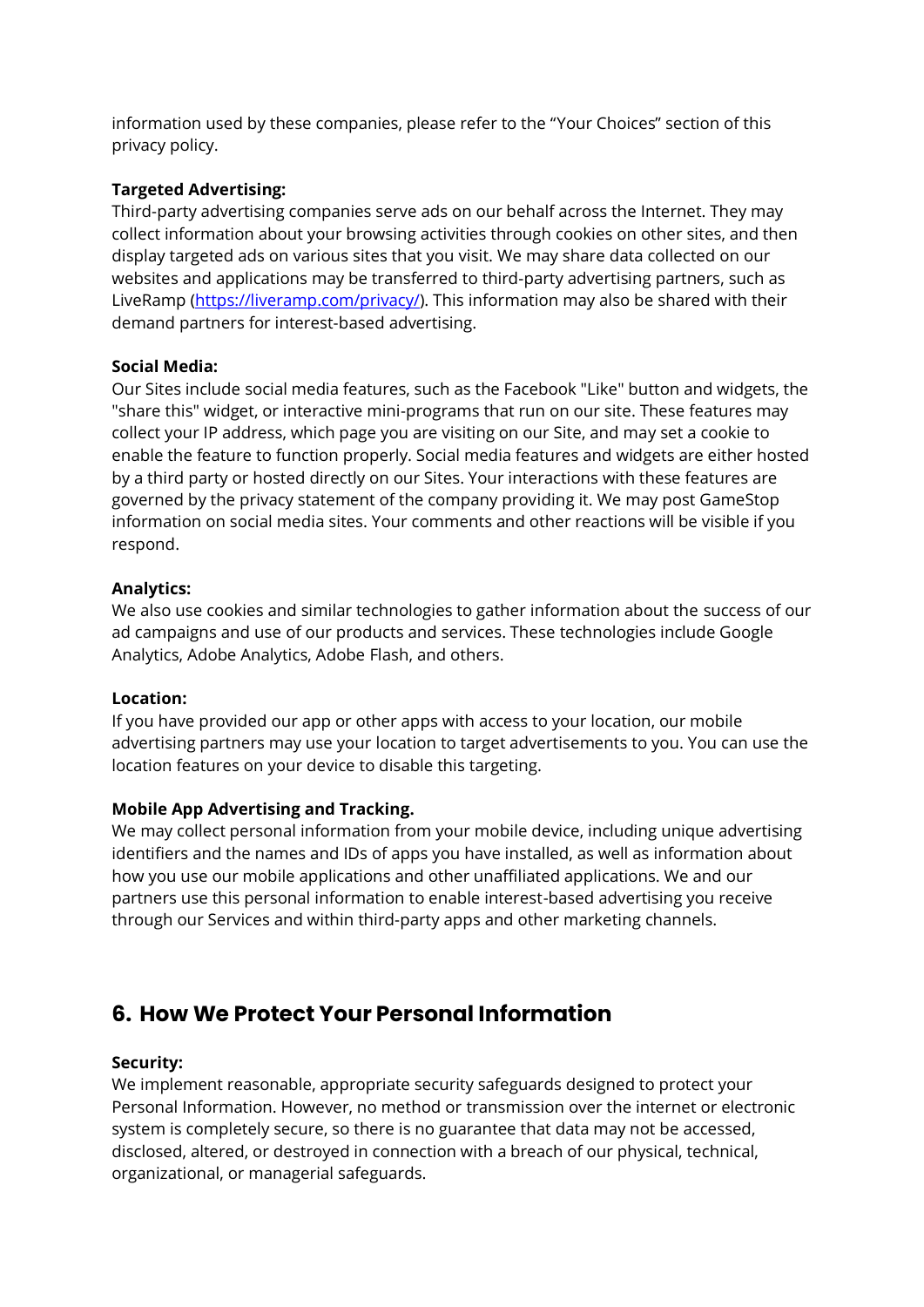### **Choosing a Password:**

When you register as a user and create an online account on our Website, you will be prompted to select a personal password. To maximize your level of protection, you should choose a strong and unique password. You are solely responsible for maintaining the secrecy of your password and any account information.

# **7. Your Choices**

We provide you with choices regarding the various ways we collect, use, and share your personal information.

- We may send you marketing communications from which you may choose to optout
- We also personalize your experience on our sites and mobile services by showing you advertisements that are tailored to your interests.

We want to offer you choices about the different ways we collect, use, or share your personal information. These choices are described below.

Expand for more information.

**Accessing, Changing, and Modifying Your Account Information and Settings:** We provide many choices about the collection, use and sharing of your Personal Information:

- If you have registered for an account, you can access, review and manage many changes yourself via your Account Dashboard. Within the Dashboard, you can do things like update your profile information and change your communication preferences.
- If you have not registered for an account, or the information you are seeking is not available within the Account Dashboard, you can contact us at the details in the "How to Contact Us" section of this Privacy Policy.

Residents of some states may have additional rights to those listed here. These can be found in the "State Privacy Laws" section.

### **Data Retention and Account Closure:**

If you wish to close your account, we will keep some of your Personal Information after you close your account to comply with our legal obligations (including law enforcement requests), meet regulatory requirements, resolve disputes, maintain security, prevent fraud and abuse, enforce our Terms and Conditions, or fulfil your request to "unsubscribe" from further messages from us. We will retain de-identified information after your account has been closed, but we will destroy your Personal Information when it is no longer needed for the foregoing purposes.

### **Right to Choose (Opt-Out):**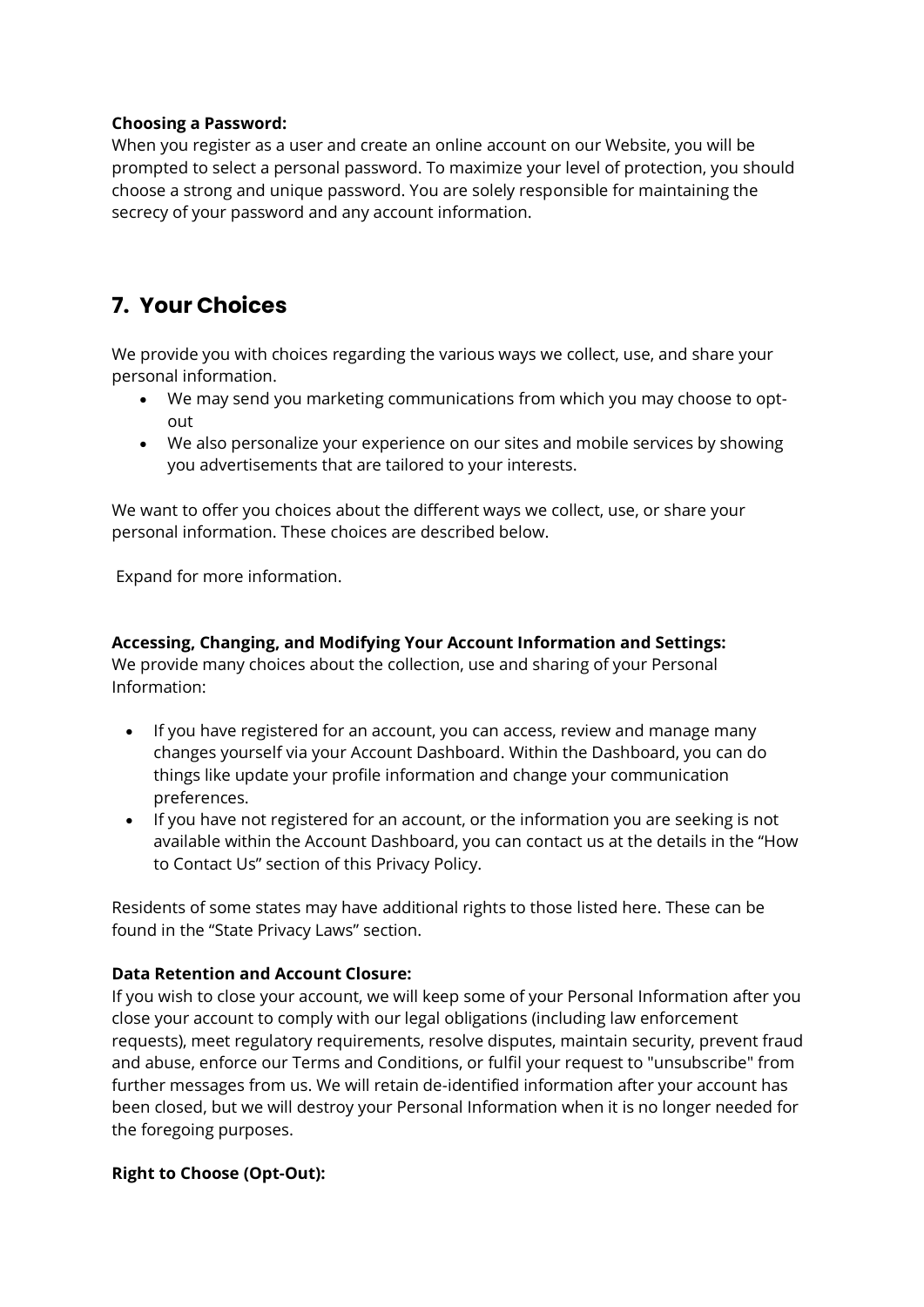You may choose not to provide information to us, and most Internet browsers offer some controls over the automatic collection of information from your computer. If you choose not to provide certain information, such as that required to make a purchase, then we may not be able to process your orders or inquiries. If we permit you to update any information that we store about you, we may keep a copy of the previous information for our records.

### **Marketing Communications opt-out:**

You may opt out of receiving marketing emails from us at any time by clicking on the unsubscribe link in our emails or adjusting your Communication Preferences in your Account Dashboard. You will continue to receive service-related emails (e.g., order status).

To opt out of direct mail, please submit your request via email at care@gamestop.com, or contact us at 1-800-883-8895, or through chat session. Include your First Name, Last Name, and Physical Address (Street address, City, State, and ZIP Code) in your request.

You may opt out of receiving marketing SMS messages from us by replying "STOP" or adjusting your Communication Preferences in your Account Dashboard.

### **Interest-based advertising opt-out***:*

You can tell us not to use certain cookies by using our "Cookie Preferences" or "Do Not Sell My Information" tools at the bottom of our e-commerce websites to exercise choices to manage the use of your information through certain types of cookies and similar technologies. These options vary by geographic region and GameStop website.

You may opt-out of our targeted advertising and the targeted advertising of certain providers by visiting the DAA consumer opt-out page at [https://www.aboutads.info/choices.](https://www.aboutads.info/choices) Also, you can generally opt-out of receiving personalized ads from member of the Network Advertising Initiative (NAI) by visiting the NAI consumer opt-out page at [http://optout.networkadvertising.org/.](http://optout.networkadvertising.org/) Opting out will not mean that you will no longer receive our ads, rather, it just means that those ads will not be targeted to you based upon data collected from you on our online Services.

To withdraw your consent to all Criteo services you can do so by following thi[s link.](https://www.criteo.com/privacy/disable-criteo-services-on-internet-browsers/) You may opt-out of LiveRamp Opt-out targeted advertising by following this [link.](https://liveramp.com/opt_out/)

### **App opt-out tools***:*

You may use the DAA's AppChoices program to opt-out of certain interest-based advertising in apps (see: [https://youradchoices.com/appchoices\)](https://youradchoices.com/appchoices). Further information on opting out on mobile devices can also be found on the NAI's website [\(https://thenai.org/opt-out/mobile](https://thenai.org/opt-out/mobile-opt-out/)[opt-out/\)](https://thenai.org/opt-out/mobile-opt-out/).

You may also select a system level advertising preference feature on your device to opt out your device from interest-based advertising in apps. On Apple iOS devices, system level advertising preference may be accessed via Settings – Privacy – Advertising – Limit Ad Tracking. On Android devices, open the Google Settings app from your app drawer or from your operating system's settings menu, tap Ads, and select "Opt-out of Interest-based ads".

### **Browser Opt-out tools:**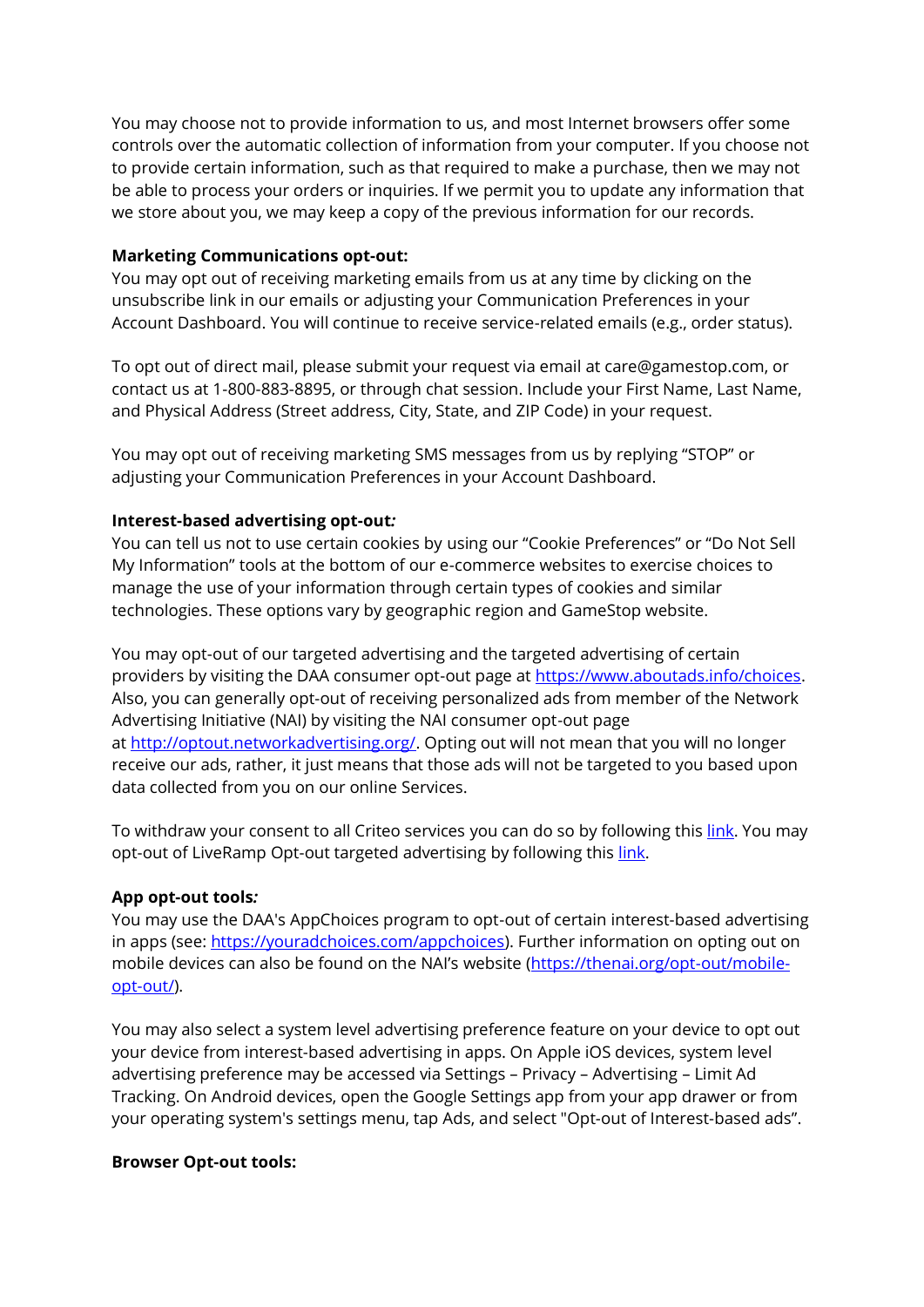Most browsers allow you to control cookies through their settings, which may be adapted to reflect your consent to the use of cookies. Further, most browsers also enable you to review and erase cookies, including GameStop cookies. To learn more about browser controls, please consult the documentation that your browser manufacturer provides.

### **Analytics opt-out:**

You may opt-out of Google Analytics by following this [link,](https://tools.google.com/dlpage/gaoptout/) and you may opt-out of Adobe analytics by following this [link.](https://www.adobe.com/privacy/opt-out.html) You can also manage your privacy settings for Adobe Flash player by visiting the Website Storage Settings Panel and the Global Storage Settings Panel.

### **Do Not Track:**

Do Not Track ("DNT") is a privacy preference that users can set in certain web browsers. We are committed to providing you with meaningful choices about the information collected on our Services for third party purposes, and that is why we provide the variety of opt-out mechanisms listed above. However, we do not currently recognize or respond to browser initiated DNT signals.

## **8. State Privacy Laws**

## **Your California Privacy Rights**

The California Consumer Privacy Act of 2018 ("CCPA") provides certain rights to residents of California. This section of the Privacy Notice applies if you are a natural person who is a resident of California ("California Consumer") and uses our Services. This notice supplements the information in the Privacy Policy. Certain terms used below have the meanings given to them in the CCPA.

The following sets forth the categories of information we collect and purposes for which we may use California Consumers' Personal Information.

Expand for more information.

### **Categories of Personal Information We Collect About You:**

Depending on how you interact with us, GameStop may collect categories of information about you as summarized in the table below. The following table also describes how we collect and use such categories of Personal Information. These categories of Personal Information are also shared with third parties as described in our main Privacy Policy.

| <b>Categories of information</b><br>collected                         | <b>Sources of Personal</b><br><b>Information</b> | <b>Purposes of use</b><br>(see "How We Use Your Personal<br>Information" above for more<br>details) |  |
|-----------------------------------------------------------------------|--------------------------------------------------|-----------------------------------------------------------------------------------------------------|--|
| <b>Identifiers and Contact or</b><br><b>Registration Information,</b> | From you<br>Our affiliates<br>$\bullet$          | Providing Our Services<br>Advertising and Marketing<br>Administration                               |  |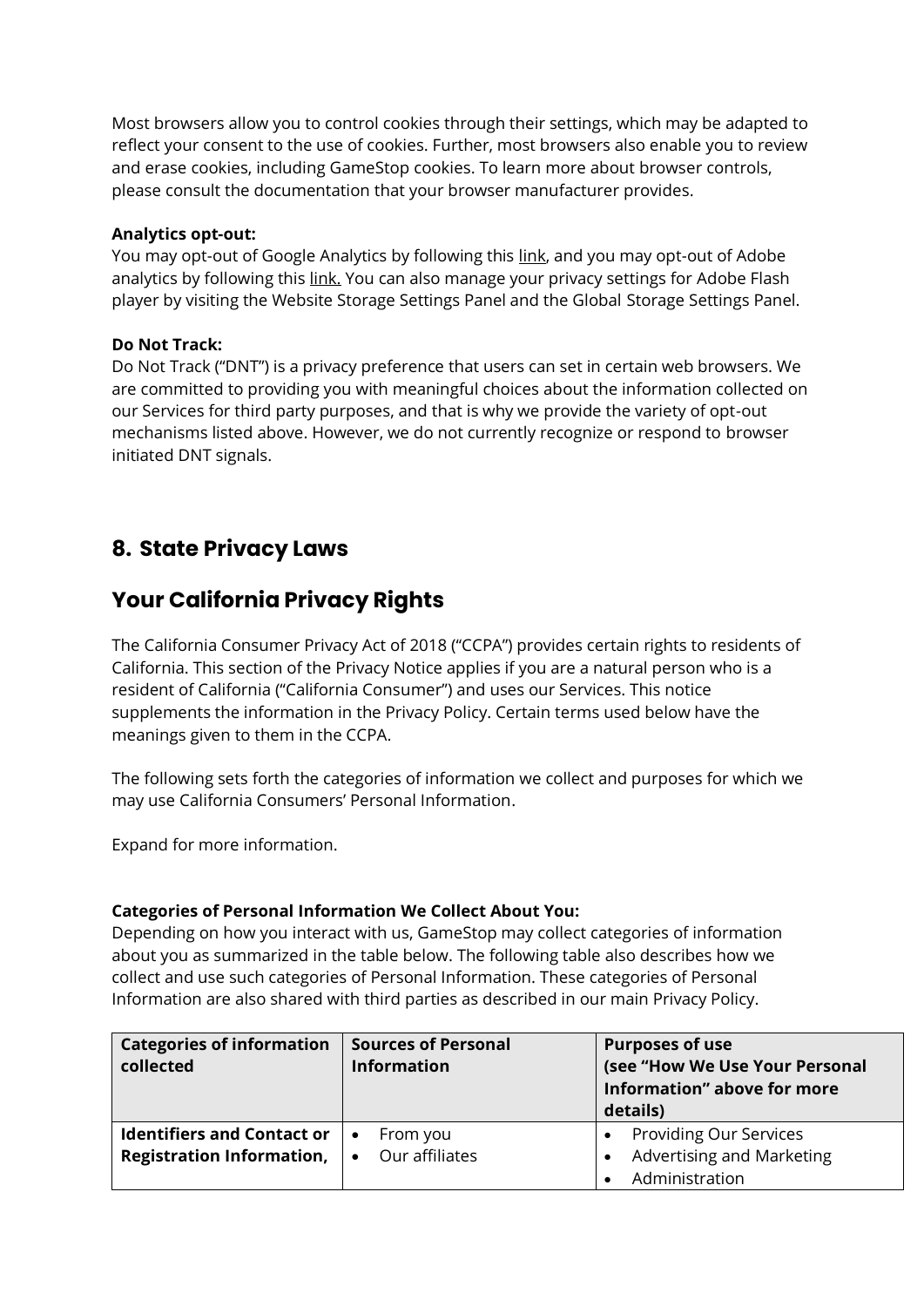| e.g., name, email address,<br>postal address, phone<br>number, wireless device<br>address, account username<br>or screen name, and<br>password.                                                               | Social media networks, in<br>$\bullet$<br>accordance with your<br>privacy preferences on<br>such services<br>Data Brokers<br>$\bullet$                                                                                      | Security<br>$\bullet$<br><b>Customer Service Activities</b><br>Legal Obligations<br>$\bullet$                                                                                           |  |  |
|---------------------------------------------------------------------------------------------------------------------------------------------------------------------------------------------------------------|-----------------------------------------------------------------------------------------------------------------------------------------------------------------------------------------------------------------------------|-----------------------------------------------------------------------------------------------------------------------------------------------------------------------------------------|--|--|
| <b>Protected Class</b><br>Information,<br>e.g., gender, race, marital<br>status<br>(Demographic information)                                                                                                  | From you<br>$\bullet$                                                                                                                                                                                                       | <b>Providing Direct Services</b><br>$\bullet$<br>Advertising and Marketing<br>Administration<br>Security<br><b>Customer Service Activities</b><br>Legal Obligations                     |  |  |
| Health, Biometric, or<br>Sensory-Related data,<br>e.g., physical characteristics<br>or description, audio or<br>visual information, or<br>medical information                                                 | From you when you<br>$\bullet$<br>upload a photo to our<br>Websites<br>When you visit our stores.<br>$\bullet$<br>Social media networks, in<br>$\bullet$<br>accordance with your<br>privacy preferences on<br>such services | <b>Providing Direct Services</b><br>$\bullet$<br>Administration<br>Security<br><b>Customer Service Activities</b><br>Legal Obligations<br>$\bullet$                                     |  |  |
| <b>Financial Information,</b><br>e.g., credit or debit card<br>number, verification<br>number, expiration date,<br>payment account number.                                                                    | From you<br>$\bullet$<br>Third party payment<br>$\bullet$<br>processors<br>Third party fraud<br>$\bullet$<br>prevention service<br>providers                                                                                | <b>Providing Direct Services</b><br>Administration<br>Security<br><b>Customer Service Activities</b><br>Legal Obligations                                                               |  |  |
| <b>Commercial Information,</b><br>e.g., delivery information<br>and information about your<br>transactions and purchases<br>with us                                                                           | From you<br>$\bullet$<br>Our affiliates<br>$\bullet$                                                                                                                                                                        | <b>Providing Direct Services</b><br>$\bullet$<br><b>Advertising and Marketing</b><br>Administration<br>$\bullet$<br>Security<br><b>Customer Service Activities</b><br>Legal Obligations |  |  |
| User-generated content,<br>e.g., photos, videos, audio,<br>any information you submit<br>in public Business forums<br>or message boards, and<br>feedback or testimonials<br>you provide about our<br>Services | From you<br>$\bullet$<br>Social media networks, in<br>$\bullet$<br>accordance with your<br>privacy preferences on<br>such services                                                                                          | <b>Providing Direct Services</b><br>$\bullet$<br>Advertising and Marketing<br>Administration<br>Security<br><b>Customer Service Activities</b><br>Legal Obligations                     |  |  |
| <b>Customer service</b><br>information,<br>e.g., questions and other<br>messages you address to us<br>directly through online                                                                                 | From you<br>٠                                                                                                                                                                                                               | <b>Providing Direct Services</b><br>$\bullet$<br>Advertising and Marketing<br>Administration<br>Security<br><b>Customer Service Activities</b>                                          |  |  |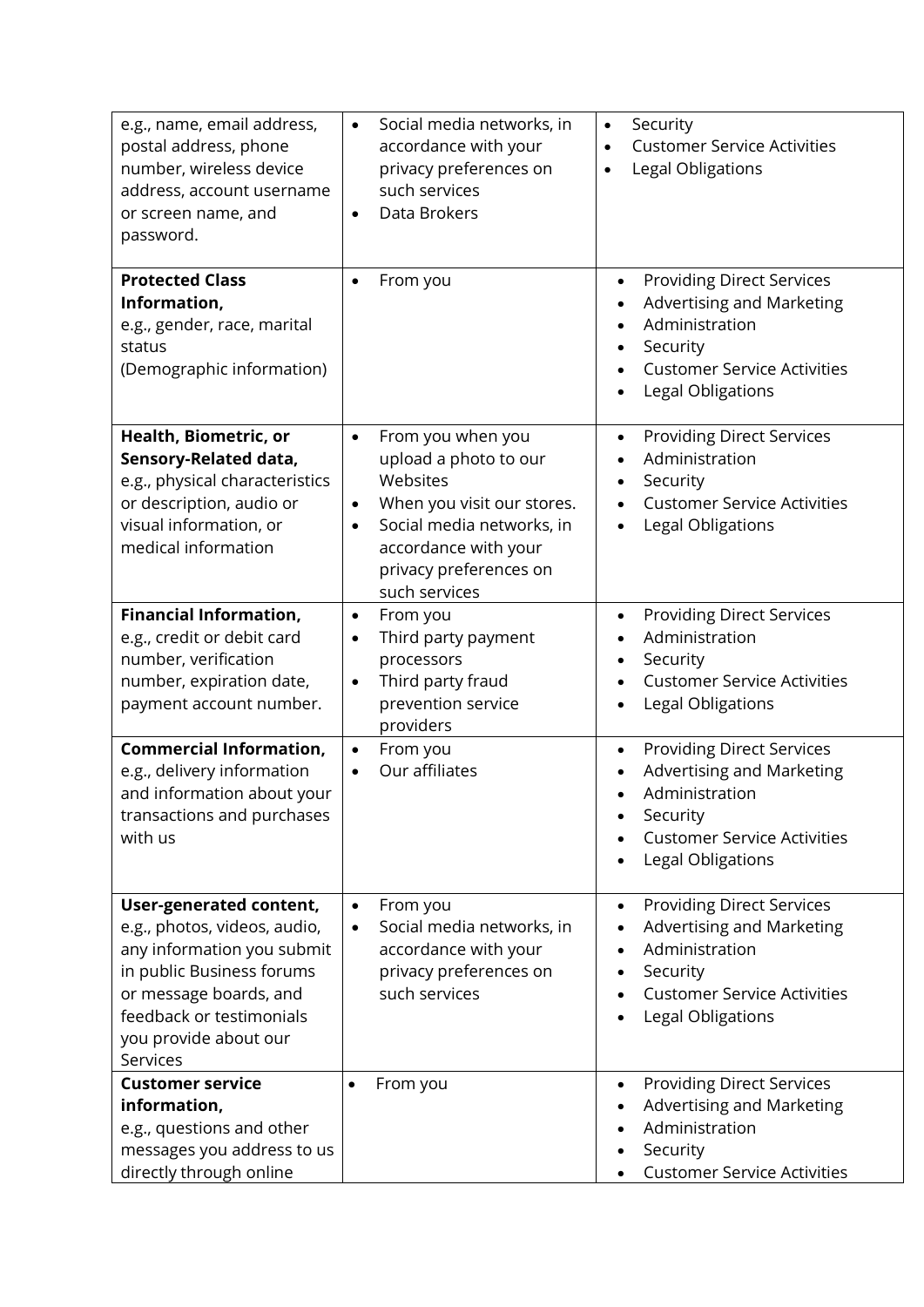| forms, by email, over the<br>phone, or by post;<br>summaries or voice<br>recordings of your<br>interactions with customer<br>care                                                                                                                                                                                                                                                                                                                                                  |                                                                                                       | Legal Obligations                                                                                                                                                                                           |
|------------------------------------------------------------------------------------------------------------------------------------------------------------------------------------------------------------------------------------------------------------------------------------------------------------------------------------------------------------------------------------------------------------------------------------------------------------------------------------|-------------------------------------------------------------------------------------------------------|-------------------------------------------------------------------------------------------------------------------------------------------------------------------------------------------------------------|
| <b>Device Information and</b><br><b>Device Identifiers,</b><br>e.g., IP address; browser<br>type and language;<br>operating system; platform<br>type; device type; software<br>and hardware attributes;<br>and unique device,<br>advertising, and app<br>identifiers                                                                                                                                                                                                               | Automatically from you<br>$\bullet$<br>Third party payment<br>processors<br>Data Brokers<br>$\bullet$ | <b>Providing Direct Services</b><br>$\bullet$<br>Advertising and Marketing<br>Administration<br>Security<br><b>Customer Service Activities</b><br>Legal Obligations                                         |
| <b>Internet Connection and</b><br><b>Usage Data,</b><br>e.g., information about files<br>you download, domain<br>names, landing pages,<br>browsing activity, content<br>or ads viewed and clicked,<br>dates and times of access,<br>pages viewed, forms you<br>complete or partially<br>complete, search terms,<br>uploads or downloads,<br>whether you open an email<br>and your interaction with<br>email content, access times,<br>error logs, and other similar<br>information | Automatically from you<br>$\bullet$                                                                   | <b>Providing Direct Services</b><br>$\bullet$<br>Advertising and Marketing<br>Administration<br>Security<br>$\bullet$<br><b>Customer Service Activities</b><br>Third Party Advertising<br>Legal Obligations |
| Geolocation,<br>e.g., city, state and ZIP code<br>associated with your IP<br>address or derived through<br>Wi-Fi triangulation; and,<br>with your permission in<br>accordance with your<br>mobile device settings,<br>precise geolocation<br>information from GPS-<br>based functionality on your<br>mobile devices                                                                                                                                                                | Automatically from you<br>$\bullet$<br>Third party payment<br>$\bullet$<br>processors                 | <b>Providing Direct Services</b><br>$\bullet$<br>Advertising and Marketing<br>Administration<br>Security<br><b>Customer Service Activities</b><br><b>Third Party Advertising</b><br>Legal Obligations       |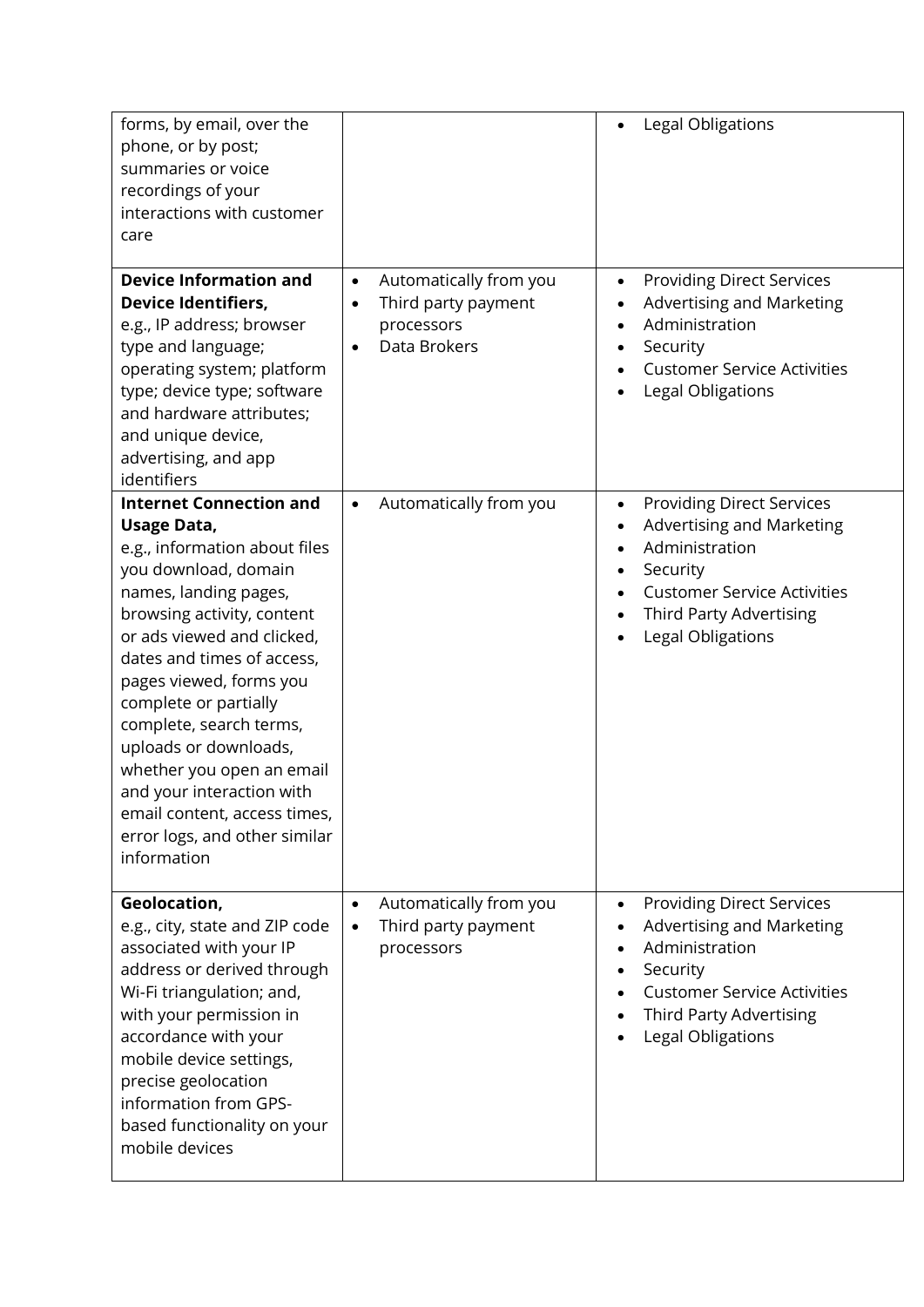| <b>Other Information,</b>   | Social media networks, in   | • Providing Direct Services    |
|-----------------------------|-----------------------------|--------------------------------|
| e.g., any other information | accordance with your        | • Advertising and Marketing    |
| you choose to directly      | privacy preferences on      | • Administration               |
| provide to us in connection | such services               | Security<br>$\bullet$          |
| with your use of the        | From you when you           | • Customer Service Activities  |
| Services.                   | participate in              | Legal Obligations<br>$\bullet$ |
|                             | questionnaires, surveys, or |                                |
|                             | contests                    |                                |

### **CCPA Consumer Rights:**

Without being discriminated against for exercising these rights, California residents have the right to request that we disclose what Personal Information we collect, to delete that information, and to opt-out of the sale of your Personal Information, subject to certain restrictions. You also have the right to designate an agent to exercise these rights on your behalf. This section describes how to exercise those rights and our process for handling those requests. To the extent permitted by applicable law, we may charge a reasonable fee to comply with your request.

Expand for more information.

### **Right to Request Access to Your Personal Information:**

California residents have the right to request that we disclose what categories of Personal Information that we collect, use, or sell. You may also request the specific pieces of Personal Information that we have collected from you. However, we may withhold some Personal Information where the risk to you or our business is too great to disclose the information.

### **Right to Request Deletion of Your Personal Information:**

You may also request that we delete any Personal Information that we have collected from you. However, we may retain Personal Information necessary to (a) protect our business, systems, and users from fraudulent activity, (b) to address technical issues that impair existing functionality, (c) ensure that we or others can exercise their free speech or other rights, (d) comply with law enforcement requests pursuant to lawful process, (e) for our own internal purposes reasonably related to your relationship with us, or to comply with legal obligations. Additionally, we need certain types of information so that we can provide our Services to you. If you ask us to delete it, you may no longer be able to access or use our Services.

### **Right to Opt-out of the Sale of Your Personal Information:**

For more information refer to the 'Sale of Your Personal Information' section.

### **Right to Non-Discrimination:**

We will not deny, charge different prices for, or provide a different level of quality of goods or services if you choose to exercise these rights.

### **How to Exercise Your Access and Deletion Rights:**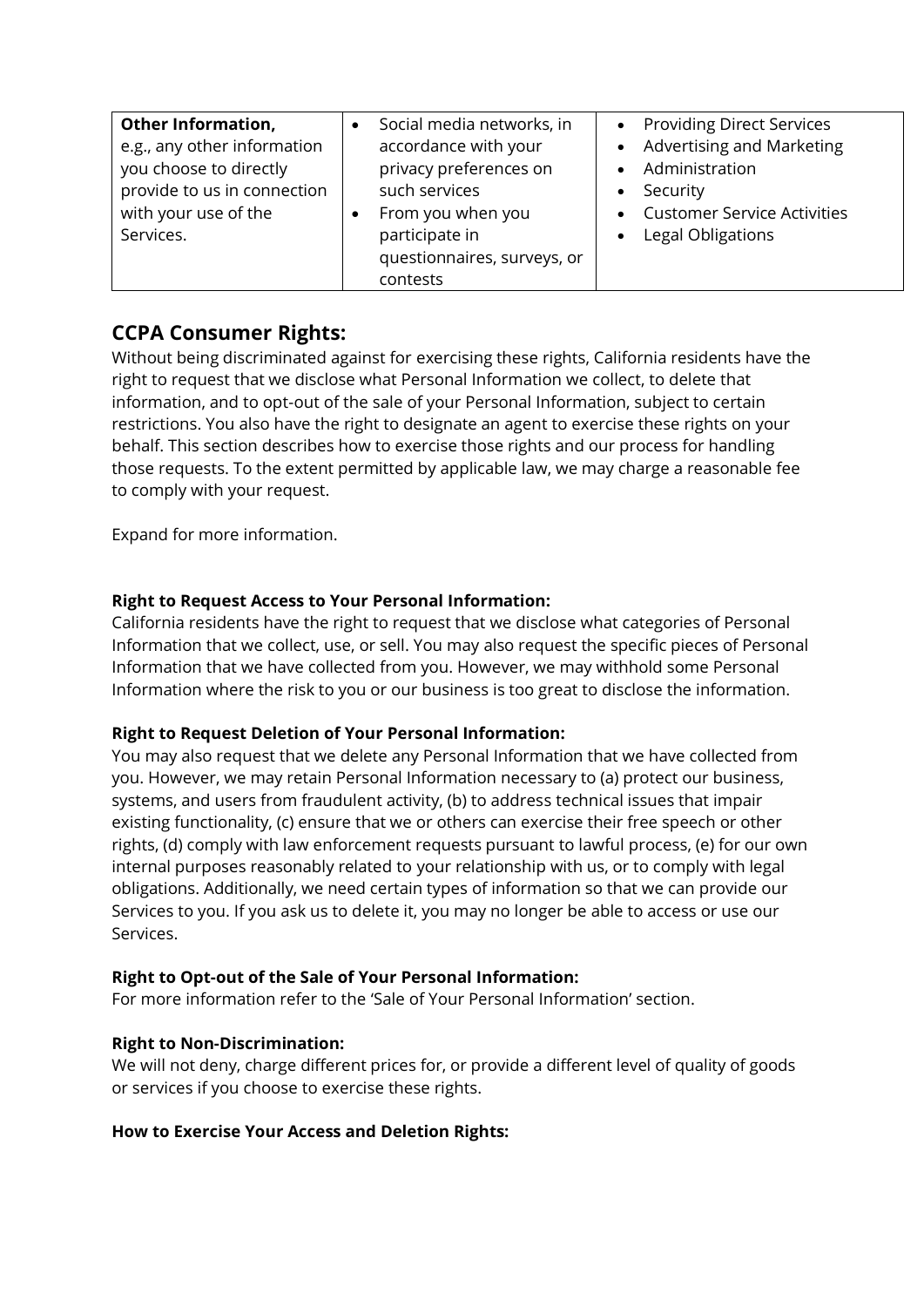California residents may exercise their California privacy rights by submitting a request to the "Individual Rights" icon below or contacting us via one of the methods in the "How to Contact Us" section.

1 INDIVIDUAL RIGHTS Powered by TrustArc

### **Authorized Agents:**

You may designate an agent to make requests to exercise your rights under CCPA as described above. We will take steps both to verify the identity of the person seeking to exercise their rights as listed above, and to verify that your agent has been authorized to make a request on your behalf through providing us with a signed written authorization or a copy of a power of attorney.

### **Verifying Requests:**

For security purposes, we will verify your identity – in part by verifying your email account or requesting certain information from you - when you request to exercise your California privacy rights. Once we have verified your identity (and your agent, as applicable), we will respond to your request as appropriate.

### **CCPA Metrics 2021:**

|                                                                                                            | <b>Received</b> | <b>Fulfilled</b> | <b>Identity</b><br><b>Verification</b><br><b>Expired</b> | <b>Denied</b> | Mean<br><b>Duration</b><br>(days) |
|------------------------------------------------------------------------------------------------------------|-----------------|------------------|----------------------------------------------------------|---------------|-----------------------------------|
| Requests to <b>know</b> that the business<br>received, complied with in whole or<br>in part, and denied    | 36              | 21               | 8                                                        | 7             | 33.8                              |
| Requests to <b>delete</b> that the business<br>received, complied with in whole or<br>in part, and denied  | 255             | 219              | 33                                                       | 3             | 25.3                              |
| Requests to <b>opt-out</b> that the<br>business received, complied with in<br>whole or in part, and denied | 2774            | 2682             | 92                                                       |               | O                                 |

### **Sale of Personal Information**

We do not sell your personal information in exchange for money. We may allow certain third parties (such as certain advertising partners) to collect your personal information via automated technologies on our websites and applications in exchange for non-monetary consideration (such as an enhanced ability to serve you content and advertisements that may be of interest to you). California law defines sale broadly. Depending on the product/services you use and how you use them, we may have sold (as defined under the CCPA) the following categories of information about you in the last 12 months to categories of third parties such as data analytics providers and advertising networks: Connection or usage data, Cookie or device ID, browser or device fingerprints, Geolocation information, Commercial information, and Inferences drawn from browsing history.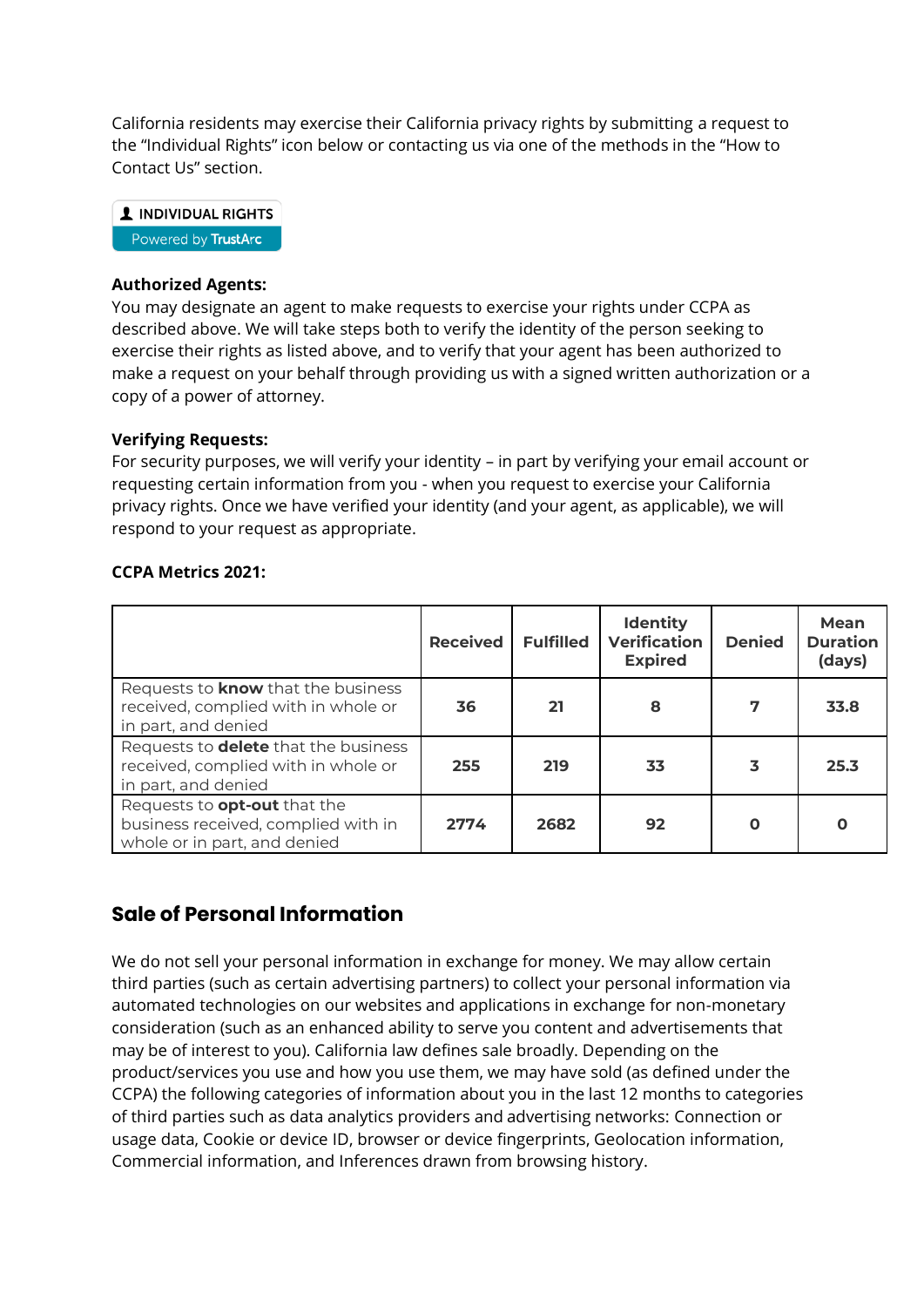**If you are a California resident and would like to opt out of the sale of your information you may do so by clicking here, or the "Cookie Preferences" link at the bottom of the webpage.**

Expand for more information.

When you opt-out we will place a cookie on your device to identify and register your preference. This only applies to the browser you were using and only for the device you were using at the time you registered your preference. If you access GameStop websites from other browsers or devices you will also need to make this selection on each browser and device. If you clear cookies on your browser after opt-out, your browser will no longer remember your preference, and you will need to reset your preference.

If you turn on the Global Privacy Control (GPC) in participating browser systems to opt out of the sale of your personal information in your browser and we receive that signal from the GPC, we will honor your setting for that browser. You will need to turn this on for each browser you use. To learn more about the GPC, visit the [Global Privacy Control](http://www.globalprivacycontrol.org/) website.

For our mobile application, go to the "Do Not Sell My Personal Information" page in the About/Feedback menu in the mobile app. You may also select a system level advertising preference feature on your device to opt out your device from interest-based advertising in apps. On Apple iOS devices, system level advertising preference may be accessed via Settings – Privacy – Advertising – Limit Ad Tracking. On Android devices, open the Google Settings app from your app drawer or from your operating system's settings menu, tap Ads, and select "Opt-out of Interest-based ads".

### **Minor's Opt-In to Sale:**

We do not knowingly collect or sell Personal Information from minors under 16 years of age. To the extent we have actual knowledge that we have collected Personal Information from an individual between the ages of 13 and 15, we will not sell that information without obtaining consent.

### **Notice of Financial Incentive**

GameStop may provide special offers and benefits to customers who participate in our Loyalty Program or sign up to receive communications from us via email, text, chat, and social media. The information we request from customers when they sign up may include the customer's email address or phone number as well as name, partial birthdate, product preferences or other information that allows us to tailor our communications. These incentives may result in differences in our prices or services offered to consumers and may include lower price for goods and services (e.g., discounts and other promotions).

Please note that participating in any financial incentive program is entirely optional and participants may withdraw from the program at any time. Customers may opt-in online or in stores and can opt out of the programs at any time by contacting by using the unsubscribe methods provided for that communication channel such as unsubscribe links in email messages.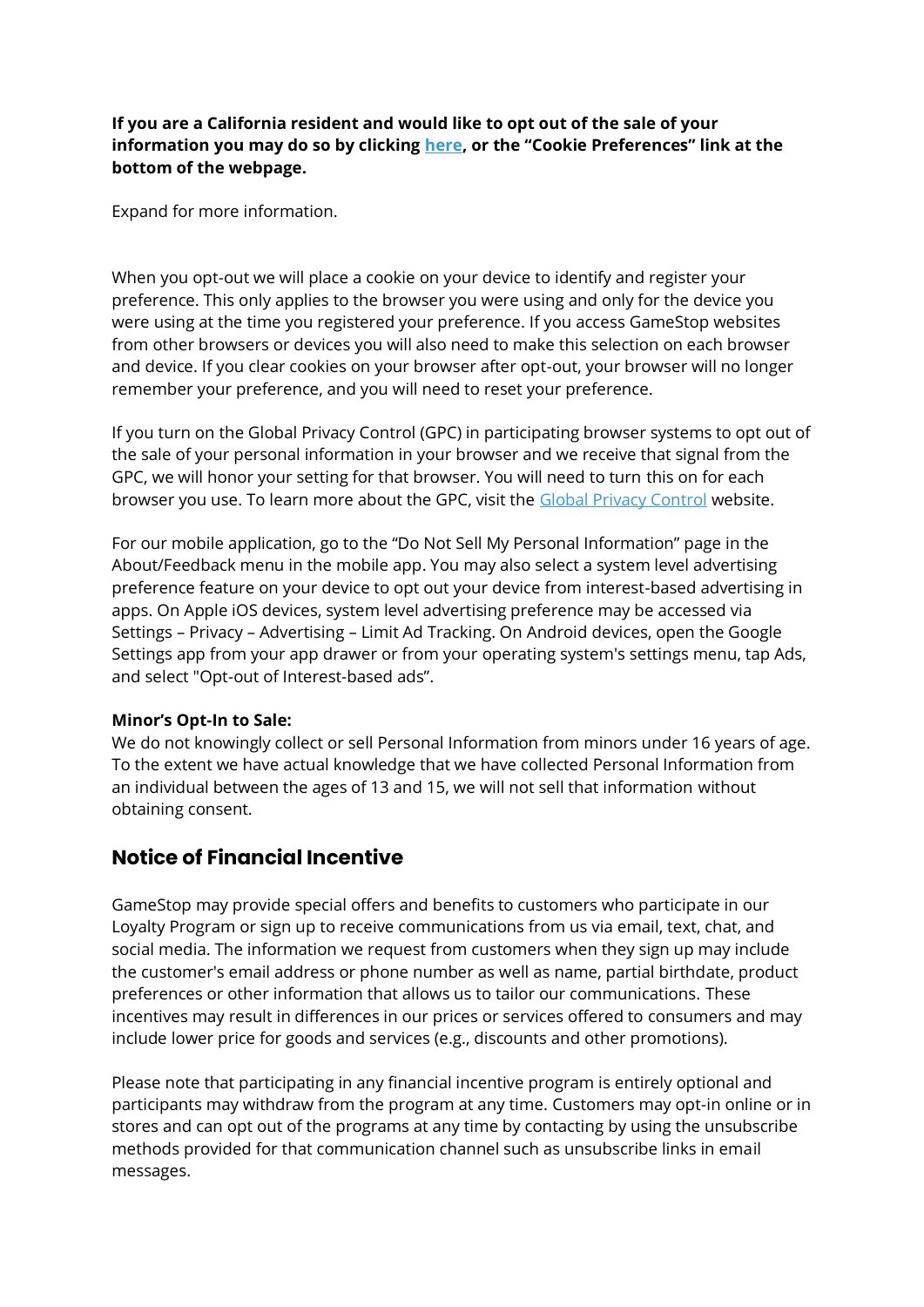Each financial incentive or price or service difference related to the collection and use of personal information is based upon our reasonable, good-faith determination of the estimated value of such information to our business, taking into consideration the value of the offer itself and the anticipated revenue generation that may be realized by rewarding brand loyalty and repeat purchases. We calculate the value of the offer and financial incentive by using the expense related to the offer.

# **Other California Rights**

### **Shine the Light Disclosure:**

The California "Shine the Light" law gives residents of California the right under certain circumstances to request information from us regarding the manner in which we share certain categories of Personal Information (as defined in the Shine the Light law) with third parties for their direct marketing purposes. We do not share your Personal Information with third parties for their own direct marketing purposes.

### **Right to Remove Posted Information - (California Minors):**

If you are under 18 years of age, reside in California, and have a registered account with GameStop or the PowerUp Rewards™ Program, you have the right to request removal of unwanted information that you publicly post on the GameStop Websites. To request removal of such information, you can contact us using the methods outlined in the "How to Contact Us" Section. Upon receiving such a request, GameStop will make sure that the information is not publicly available on our Websites, but the information may not be completely removed from GameStop systems.

### **Information for Nevada Residents**

Under Nevada law, certain Nevada consumers may opt out of the sale of "personally identifiable information" for monetary consideration to a person for that person to license or sell such information to additional persons. "Personally identifiable information" includes first and last name, address, email address, phone number, Social Security Number, or an identifier that allows a specific person to be contacted either physically or online.

If you are a Nevada resident who has purchased or leased goods or services from us, you may submit a request to opt out of the sale of your information by the "Cookie Preferences" link at the bottom of the webpage.

# **9. Children's Privacy**

Our Services are designed for and directed at people 13 years of age or older. We do not knowingly collect information from children under 13. If GameStop learns that a child under the age of 13 has submitted personally identifiable information online, it will take reasonable measures to delete such information from its databases and to not use such information (except where necessary to protect the safety of the child or other as required or allowed by law). If you become aware of any Personal Information we have collected from children under 13, please see "How to Contact Us" for our contact information.